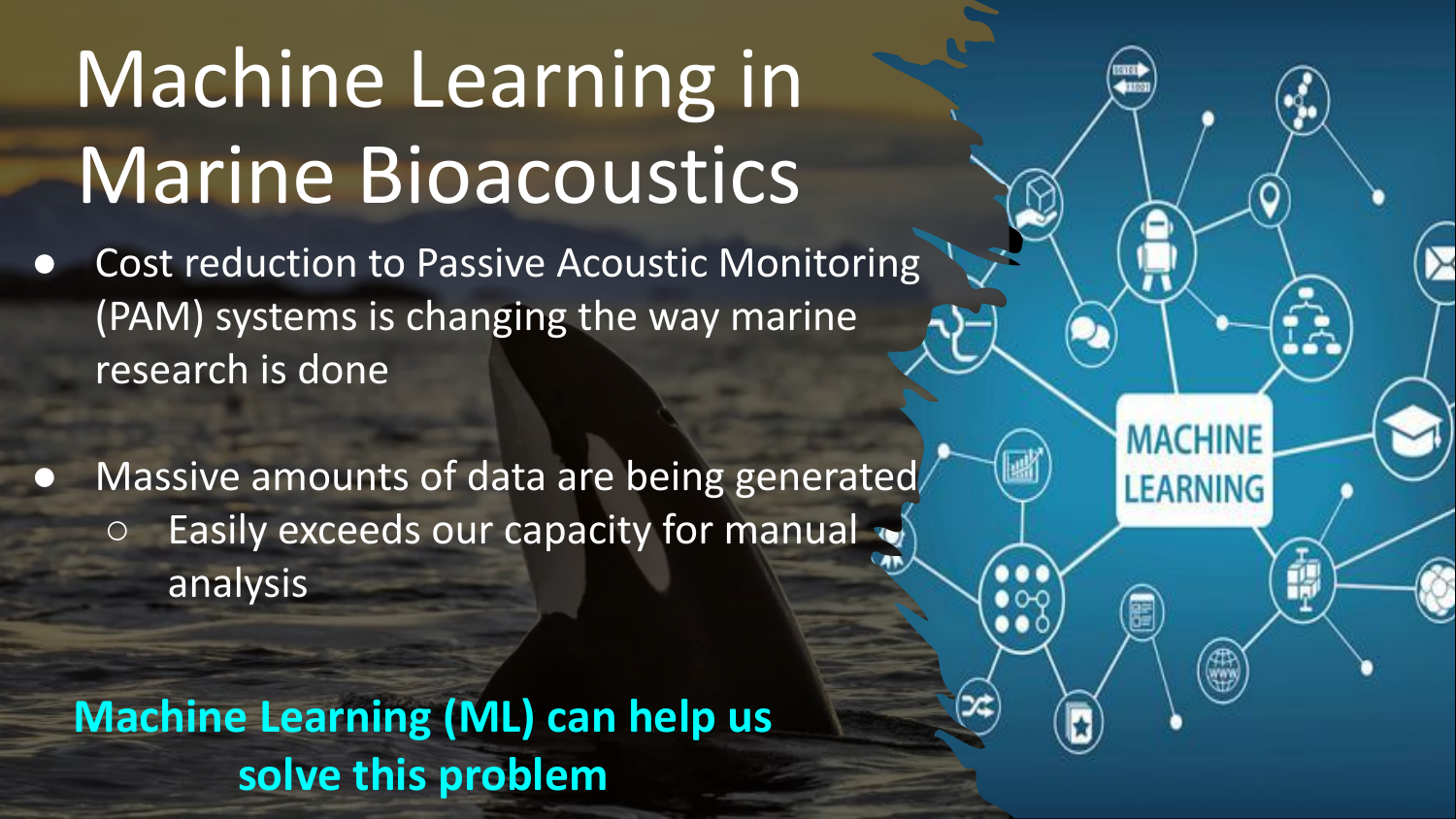# Why ML for Passive Acoustic Monitoring?

- **Real-time or near real-time detection** of marine mammals are needed to **protect endangered species**.
- **Robust automated ML-based monitoring systems** are needed to **improve the performance of detection software**.
- **Trained ML models are easily scalable.**  Performance also **increases with more training data**, making it viable for Big Data from numerous PAM systems.

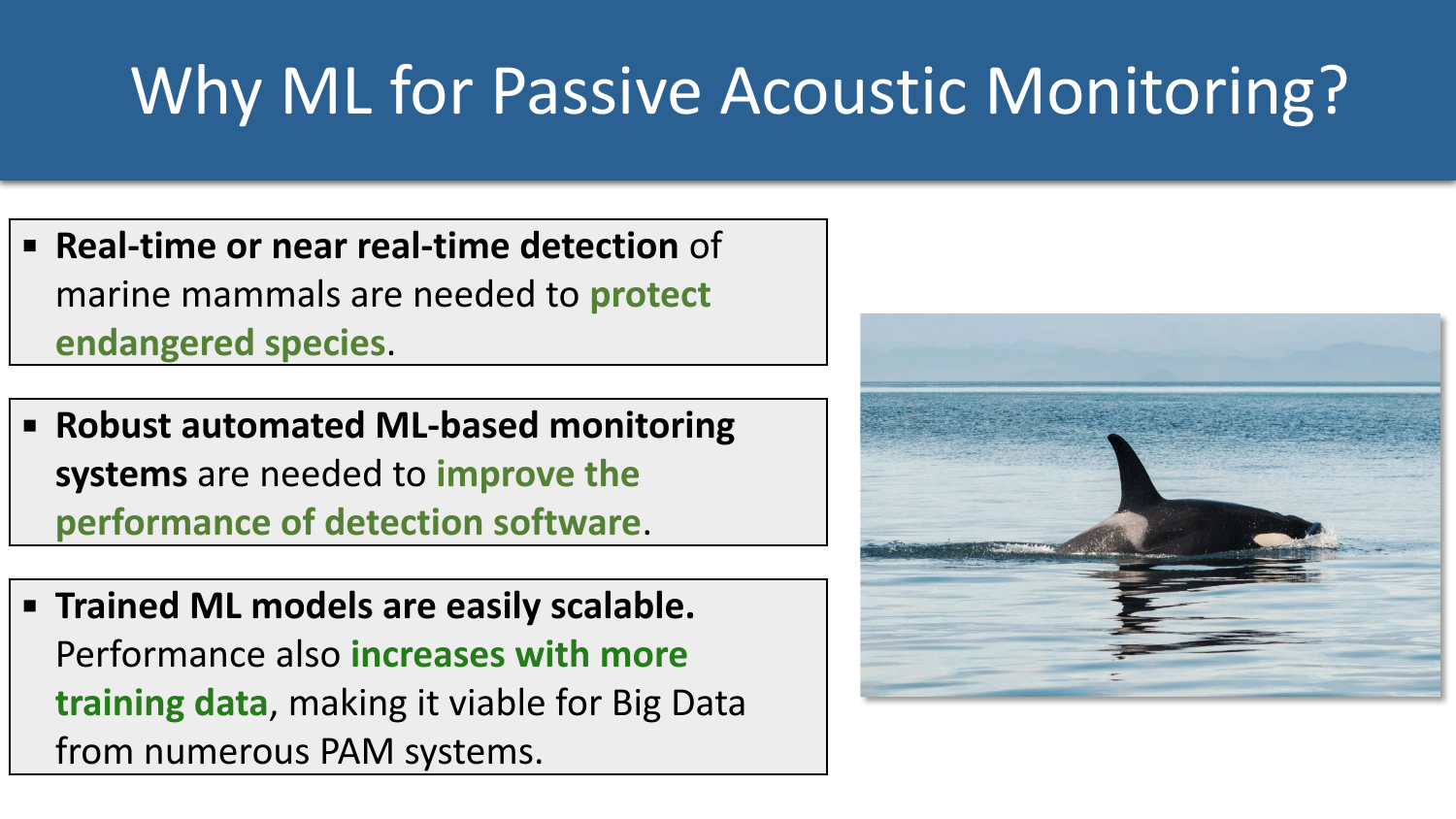# Use of Machine Learning in Ocean Science



A multi-disciplinary team is essential in building a curated dataset to train ML models

### **False Positives are currently the biggest challenge:** Negative examples predicted incorrectly as positive

▪ Goal is to develop a Machine learning system that is able to support marine researches, NGOs and conservationists